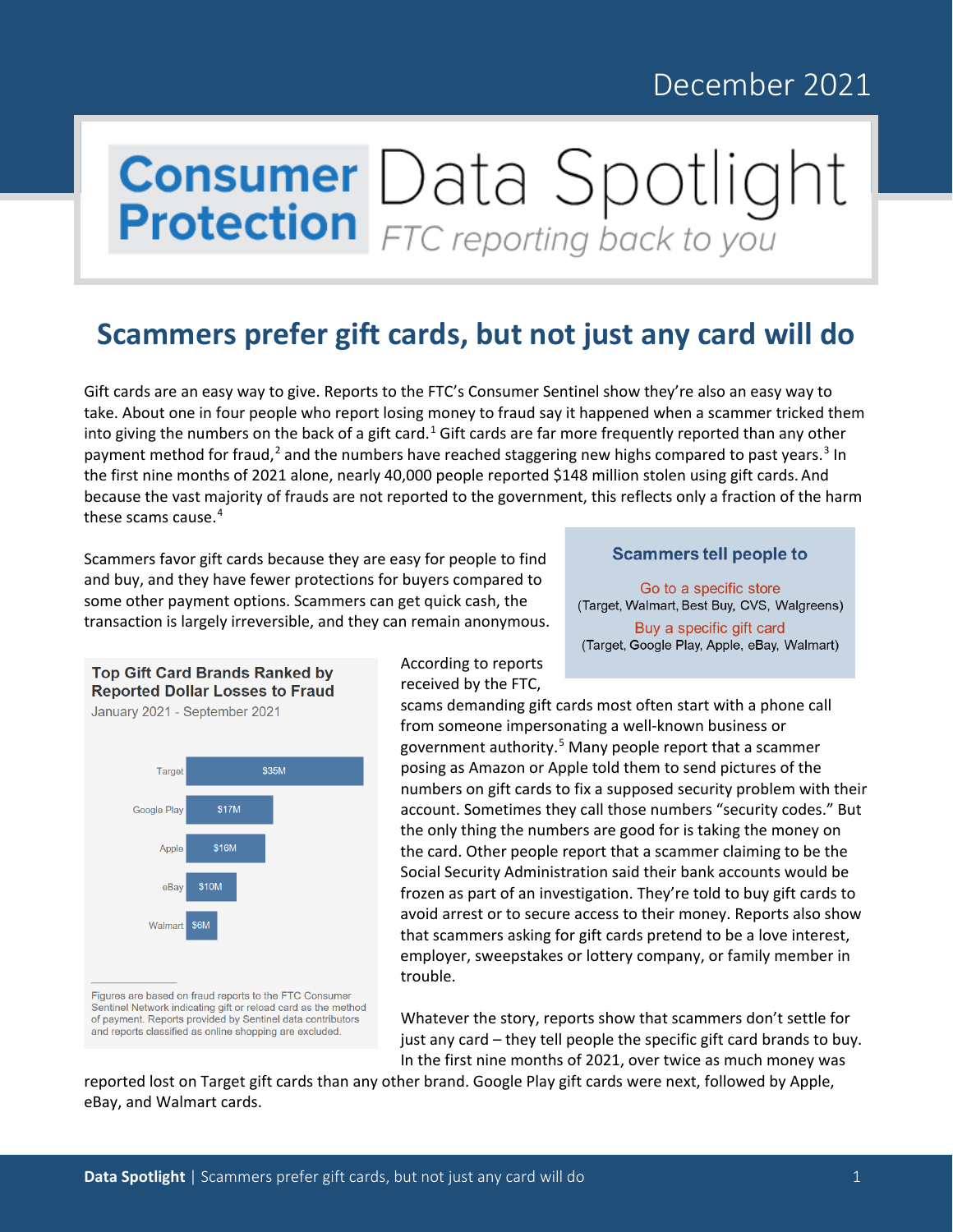# **Consumer** Data Spotlight

Scammers also tell people *where* to buy the gift cards. In the first nine months of 2021, people who reported losing money buying gift cards mentioned Target stores more than other retailers. Reports suggest that Walmart, Best Buy, CVS, and Walgreens stores are also popular with scammers.

Scammers use lots of tricks to avoid detection. People often say the scammer sent them to several store locations to make multiple purchases. Scammers tell people to stay on the phone with the scammer the entire time – a trick to make sure they don't call anyone who might help. Scammers even coach people on what to say if a cashier asks questions; they don't want anyone to stop the scam, and they know store employees are often the only people who can help.

#### **Reports of Gift Card Scams and Losses by Quarter**



Both the number of reported gift card scams and total losses have increased every year since 2018.<sup>[6](#page-2-5)</sup> Losses are certainly up due to the higher number of reports, but individuals also report that they're losing a lot more money. In fact, losses of \$5,000 or more have increased from about 8% of reports in 2018 to about 14% in the first nine months of 2021. Over the same period, median reported losses increased from \$700 to \$1,000.

Losses also vary by card brand. Target cards, for example, saw a median reported loss of \$2,500 in the first nine months of the year, far higher than other

Figures are based on fraud reports to the FTC Consumer Sentinel Network indicating gift or reload card as the method of payment. Reports provided by Sentinel data contributors and reports classified as online shopping are excluded.

frequently reported cards.<sup>[7](#page-2-6)</sup> In addition, 30% of people who paid with a Target card said they lost \$5,000 or more.<sup>[8](#page-2-7)</sup>

Whenever someone demands to be paid with a gift card, that's a scam. It's just that simple. Gift cards are for gifts, not for payments. If someone convinced you to give them the numbers on a gift card or send them a photo, hang onto the card and your receipt, and report it to the card issuer **right away**. You'll find contact information for some major gift cards at [ftc.gov/giftcards.](http://www.ftc.gov/giftcards) Then report your experience to the FTC at [ReportFraud.ftc.gov.](http://www.reportfraud.ftc.gov/)

If you're a retailer, or state or local law enforcement, and you're interested in helping your customers and neighbors avoid gift card scams, visit [ftc.gov/StopGiftCardScams](http://www.ftc.gov/stopgiftcardscams) to download, print, and share materials in your store and community.